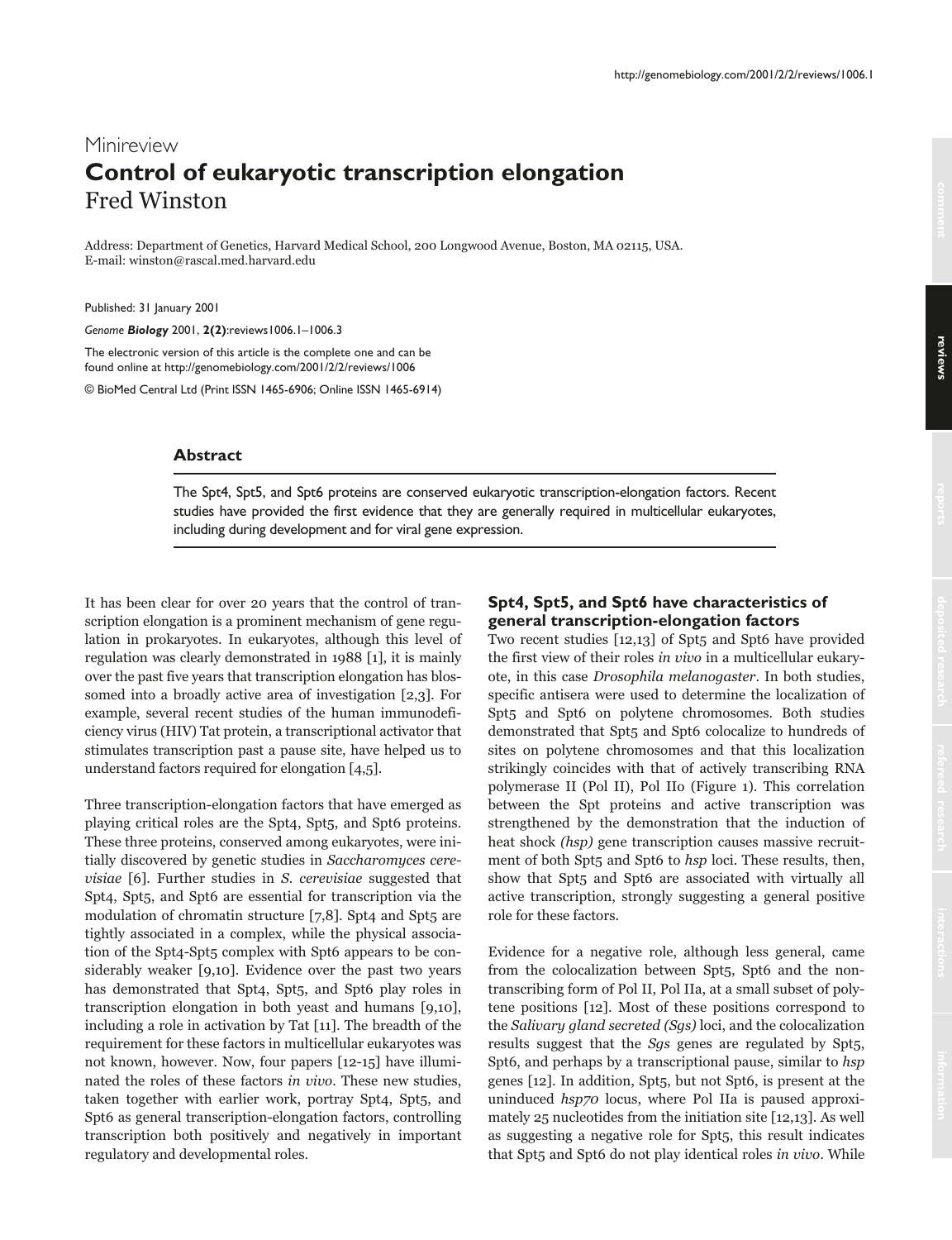

**Figure 1**

Colocalization of **(a)** Spt5 and **(b)** Spt6 with Pol IIoser2 (Pol IIo phosphorylated on Ser2) on *Drosophila* polytene chromosomes. Spt5 and Spt6 are red, Pol Iloser2 is green and colocalization is shown as yellow. Polytene positions 74EF and 75B are indicated. Adapted with permission from [12].

the other member of this triad of proteins, Spt4, was not directly examined in either of these studies [12,13], its strong physical association with Spt5 suggests that Spt4 is likely to be similarly localized. These results, suggesting negative as well as positive control by the Spt proteins in vivo, are consistent with earlier in vitro results [10,16].

In addition to the genome-wide view provided by the polytene chromosome studies, higher-resolution analysis has provided additional insights about Spt5 and Spt6 [13]. Chromatin immunoprecipitation analysis revealed that Spt5 and Spt6 are bound within the open reading frames of heat shock (hsp) genes after heat shock induction, providing strong evidence for a direct role in transcription elongation. These two papers [12,13], then, provided strong evidence for general roles for Spt4, Spt5, and Spt6 in elongation. In future studies, genetic analysis of Spt4, Spt5, and Spt6 in D. melanogaster should provide important insights into both their positive and negative roles in vivo.

## **A role for Spt5 in neuronal development in zebrafish**

An intriguing result emerged from recent studies of foggy, a zebrafish mutant identified in a screen for mutations that cause neuronal development defects [14]. The foggy mutation causes a previously unidentified pattern of neuronal defect: a reduction of dopamine-containing neurons and a corresponding increase in serotonin-containing neurons in the hypothalamus. Positional cloning and sequence analysis revealed that *foggy* encodes the zebrafish Spt5 homolog. Thus, a mutation that impairs a transcription-elongation factor causes a novel neuronal developmental defect. Biochemical analysis of the mutant Foggy/Spt5 protein demonstrated a defect in its ability to negatively control elongation in vitro, suggesting that the *foggy* mutation allows increased expression of particular genes in vivo, thereby causing this specific neuronal defect [14]. Similarly, a developmental role for Spt6 had been previously suggested on the basis of the developmental defects of a Caenorhabditis elegans spt6 (emb-5) mutant during gastrulation [17].

Studies of the foggy mutant raise the issue of the roles of general factors in developmental control. Is the role of Foggy/Spt5 in zebrafish dedicated to specific aspects of neuronal development, or does the foggy mutant phenotype reflect a particular type of defect in a general factor? On the basis of other studies of Spt5, the latter possibility seems more likely. The foggy mutation also causes cardiovascular defects [18], indicating that this mutation is pleiotropic, albeit still highly specific in the neuronal defects that it causes. How might a mutation that alters a general elongation factor cause specific neuronal defects? One possibility is that particular genes have a stronger requirement for Foggy/Spt5 than do others: a mutation that mildly reduces Foggy/Spt5 activity might affect a small subset of genes, causing specific mutant phenotypes. Consistent with this idea, reduced levels of Pol II in S. cerevisiae cause specific mutant phenotypes [19]. A second possibility is that Foggy/Spt5 interacts with several gene-specific transcription factors and the foggy mutation impairs only an interaction between Spt5 and a neuronal-specific transcription factor. This idea is supported by the demonstration of allele-specific phenotypes among different spt5 mutants in S. cerevisiae [9]. Allele-specific developmental defects have been identified for mutants of general factors, including Pol II (for examples, see [20,21]). It would be of great interest to identify additional foggy alleles and study their effect on neuronal development. The identification of proteins that interact with Foggy/Spt5 might identify neuron-specific transcription-elongation factors.

## **Human cytomegalovirus and Spt6**

The fourth recent study [15] concerns the human cytomegalovirus (CMV) activator pUL69. This regulator is required for transcription of several CMV genes [22] and is also responsible for arresting CMV-infected cells in G1 phase of the cell cycle [23]. To learn more about the function of pUL69, a two-hybrid protein-protein interaction screen was performed to identify pUL69-interacting proteins, and human Spt6 was identified. Additional experiments provide compelling evidence that pUL69 is physically associated with Spt6 in CMV-infected cells. The biological relevance of this interaction was established by the complete correlation between pUL69 mutations that impair interaction with Spt6 and those that impair pUL69 dependent transcriptional activation.

How might an interaction with Spt6 help explain transcriptional activation by pUL69? One model comes from experiments that addressed the interaction of human Spt6 with histones. Previous studies of yeast Spt6 had demonstrated